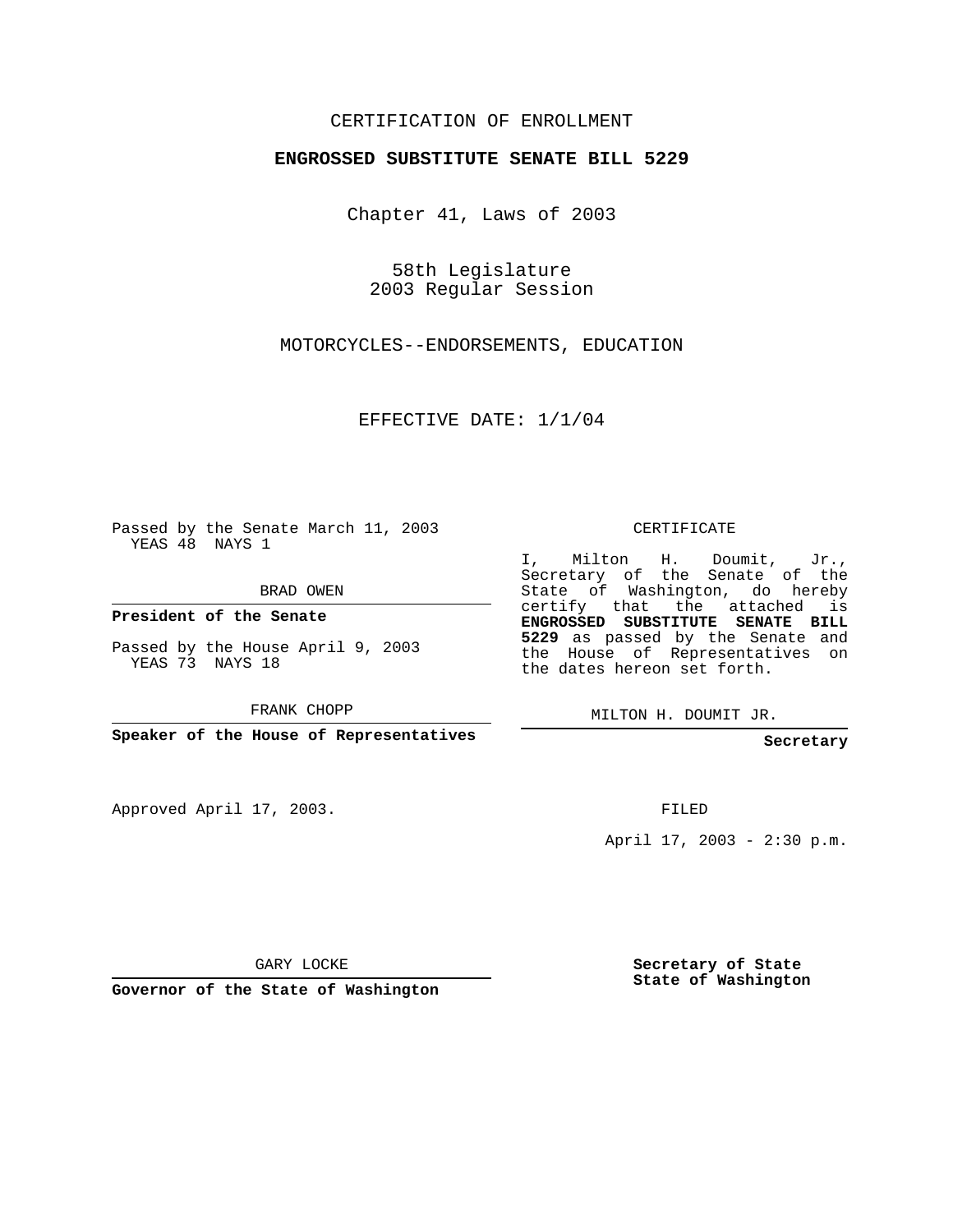# **ENGROSSED SUBSTITUTE SENATE BILL 5229** \_\_\_\_\_\_\_\_\_\_\_\_\_\_\_\_\_\_\_\_\_\_\_\_\_\_\_\_\_\_\_\_\_\_\_\_\_\_\_\_\_\_\_\_\_

\_\_\_\_\_\_\_\_\_\_\_\_\_\_\_\_\_\_\_\_\_\_\_\_\_\_\_\_\_\_\_\_\_\_\_\_\_\_\_\_\_\_\_\_\_

Passed Legislature - 2003 Regular Session

## **State of Washington 58th Legislature 2003 Regular Session**

**By** Senate Committee on Highways & Transportation (originally sponsored by Senators Haugen, Horn, B. Sheldon, Zarelli, Poulsen, Jacobsen, Mulliken, Hargrove, Roach, Rossi, Stevens, T. Sheldon and West)

READ FIRST TIME 02/13/03.

 AN ACT Relating to a motorcycle skills education program for three- wheeled motorcycles; amending RCW 46.20.500, 46.20.505, 46.20.515, 46.81A.010, and 46.81A.020; creating a new section; and providing an effective date.

5 BE IT ENACTED BY THE LEGISLATURE OF THE STATE OF WASHINGTON:

 6 **Sec. 1.** RCW 46.20.500 and 2002 c 247 s 6 are each amended to read 7 as follows:

8 (1) No person may drive either a two-wheeled or a three-wheeled motorcycle, or a motor-driven cycle unless such person has a valid driver's license specially endorsed by the director to enable the holder to drive such vehicles.

 (2) However, a person sixteen years of age or older, holding a valid driver's license of any class issued by the state of the person's residence, may operate a moped without taking any special examination for the operation of a moped.

16 (3) No driver's license is required for operation of an electric-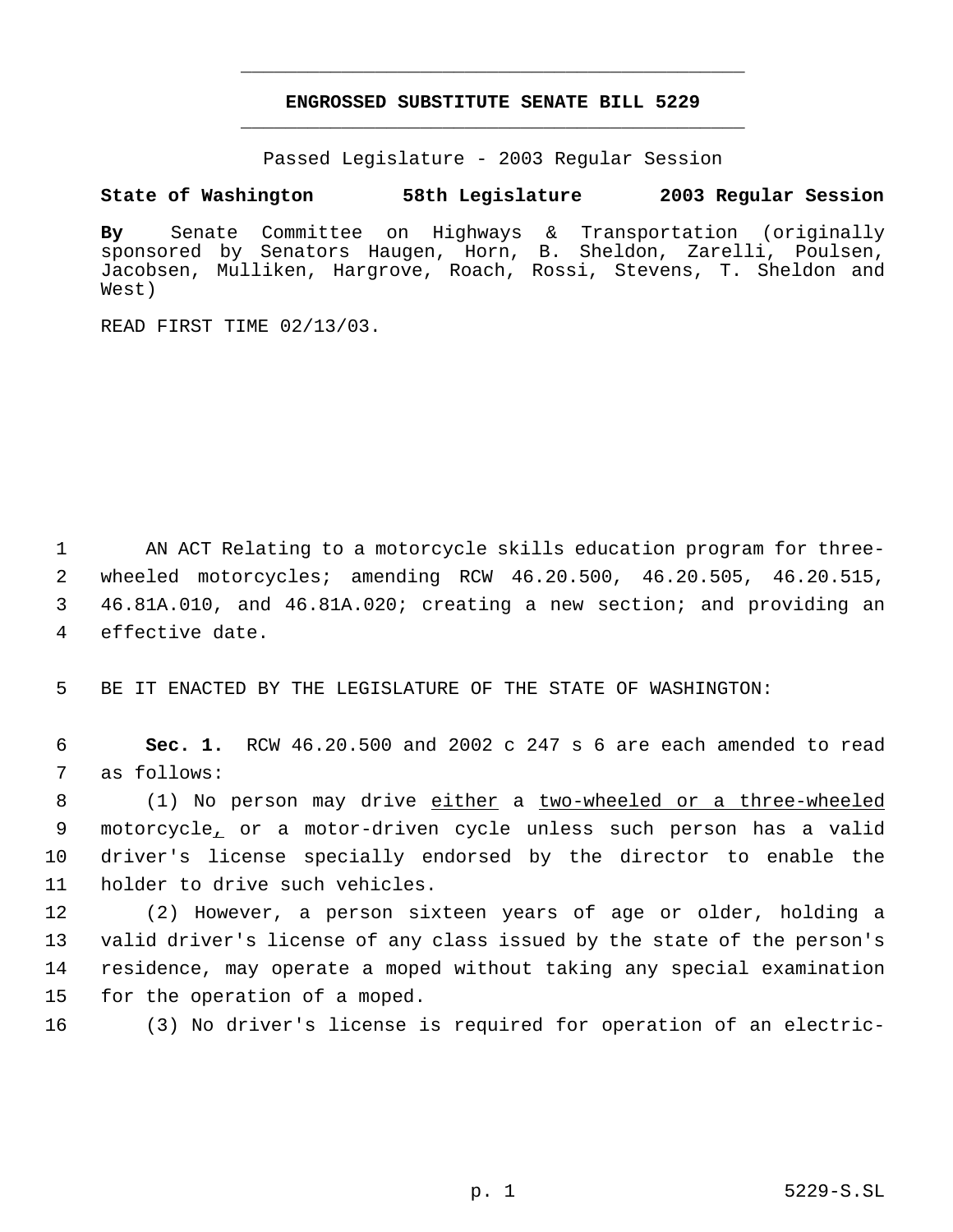assisted bicycle if the operator is at least sixteen years of age. Persons under sixteen years of age may not operate an electric-assisted bicycle.

 (4) No driver's license is required to operate an electric personal assistive mobility device.

 **Sec. 2.** RCW 46.20.505 and 2002 c 352 s 16 are each amended to read as follows:

 Every person applying for a special endorsement of a driver's license authorizing such person to drive a two or three-wheeled motorcycle or a motor-driven cycle shall pay a fee of five dollars, which is not refundable. In addition, the endorsement fee for the initial motorcycle endorsement shall not exceed ten dollars, and the subsequent renewal endorsement fee shall not exceed twenty-five dollars, unless the endorsement is renewed or extended for a period other than five years, in which case the subsequent renewal endorsement fee shall not exceed five dollars for each year that the endorsement is renewed or extended. The initial and renewal endorsement fees shall be deposited in the motorcycle safety education account of the highway safety fund.

 **Sec. 3.** RCW 46.20.515 and 2002 c 197 s 1 are each amended to read as follows:

 The motorcycle endorsement examination must emphasize maneuvers necessary for on-street operation, including emergency braking and 24 turning as may be required to avoid an impending collision. The examination for a two-wheeled motorcycle endorsement and the examination for a three-wheeled motorcycle endorsement must be separate and distinct examinations emphasizing the skills and maneuvers 28 necessary to operate each type of motorcycle. The department may waive all or part of the examination for persons who satisfactorily complete the voluntary motorcycle operator training and education program authorized under RCW 46.20.520 or who satisfactorily complete a private motorcycle skills education course that has been certified by the department under RCW 46.81A.020.

 **Sec. 4.** RCW 46.81A.010 and 1988 c 227 s 2 are each amended to read as follows:

### 5229-S.SL p. 2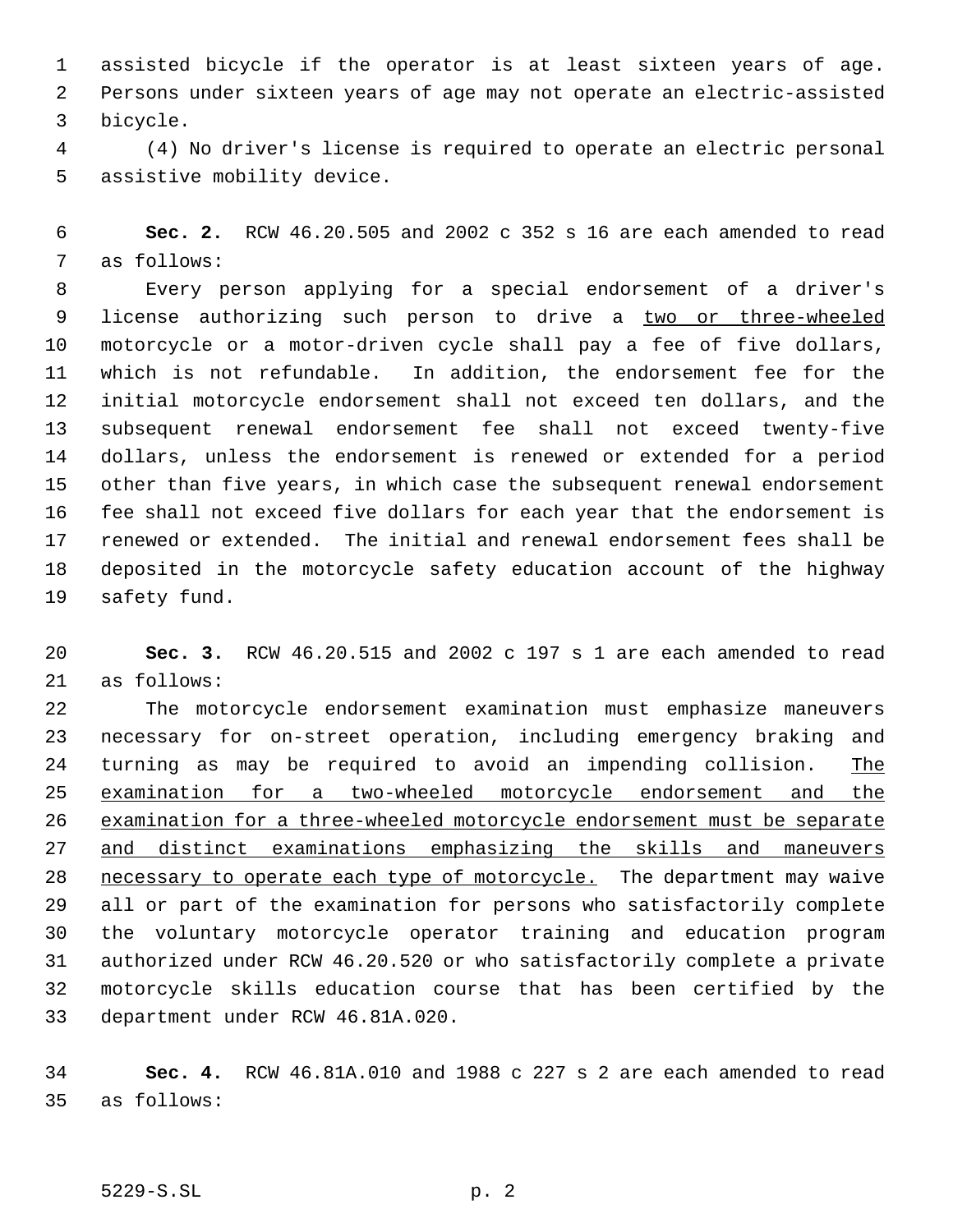Unless the context clearly requires otherwise, the definitions in this section apply throughout this chapter.

 (1) "Motorcycle skills education program" means a motorcycle rider skills training program to be administered by the department.

- (2) "Department" means the department of licensing.
- 

(3) "Director" means the director of licensing.

 (4) "Motorcycle" means a ((motorcycle licensed under chapter 46.16 8 RCW, and does not include motorized bicycles, mopeds, scooters, off- road motorcycles, motorized tricycles, side-car equipped motorcycles, 10 or four-wheel all-terrain vehicles)) motor vehicle designed to travel 11 on not more than three wheels in contact with the ground, on which the 12 driver rides astride the motor unit or power train and is designed to 13 be steered with a handle bar, but excluding farm tractors, electric personal assistive mobility devices, mopeds, motorized bicycles, and 15 off-road motorcycles.

 **Sec. 5.** RCW 46.81A.020 and 2002 c 197 s 2 are each amended to read as follows:

 (1) The director shall administer and enforce the law pertaining to the motorcycle skills education program as set forth in this chapter.

 (2) The director may adopt and enforce reasonable rules that are consistent with this chapter.

 (3) The director shall revise the Washington motorcycle safety program to:

24 (a) Institute  $((a))$  separate novice and advanced motorcycle skills 25 education courses for both ((novice and advanced motorcycle riders)) 26 two-wheeled and three-wheeled motorcycles that ((is)) are each a minimum of eight hours and no more than sixteen hours at a cost of (i) no more than fifty dollars for Washington state residents under the age of eighteen, and (ii) no more than one hundred dollars for Washington state residents who are eighteen years of age or older and military personnel of any age stationed in Washington state;

 (b) Encourage the use of loaned or used motorcycles for use in the motorcycle skills education course if the instructor approves them;

 (c) Require all instructors for two-wheeled motorcycles to conduct at least three classes in a one-year period, and all instructors for three-wheeled motorcycles to conduct at least one class in a one-year 37 period, to maintain their teaching eligibility;